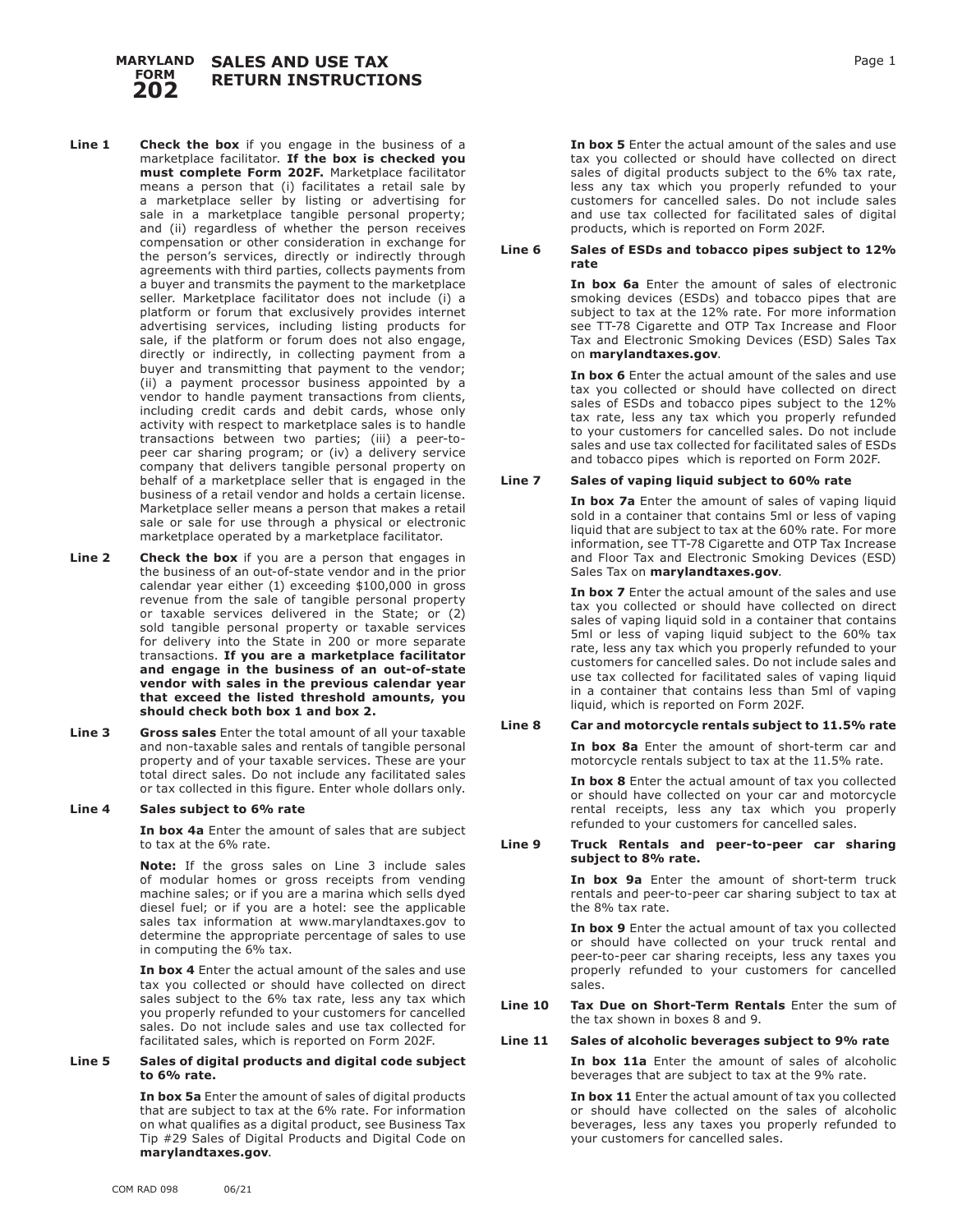#### **MARYLAND SALES AND USE TAX RETURN INSTRUCTIONS FORM 202**

**Line 12 In box 12a** Add lines 4, 5, 6, 7, 10 and 11 and enter the total on this line.

> **In box 12b** Enter amount shown on Line 10 from Form 202F.

**In box 12** Add Lines 12a and 12b and enter the total on this line.

- **Line 13 Timely discount** If Line 12 is \$6,000 or less, multiply that amount by .012. If Line 12 is greater than \$6,000, multiply that amount by .009 and add \$18.00. The discount may not exceed \$500 for each return. A vendor who files or is eligible to file a consolidated return is allowed a maximum discount not to exceed \$500 for all returns. A discount cannot be taken if the return is filed and paid after the due date.
- **Line 14** In Lieu of timely discount on line 13, a vendor who is a qualified job training organization may claim a credit equal to 100% of their gross amount of sales and use tax required to remit.

A qualified vendor must meet the following criteria: (a) timely files a sales and use tax return or consolidated return, and; (b) the gross amount of sales and use tax remitted with the return (the total amount of line 12) may not exceed \$100,000 for the calendar year, and; (c) must choose to waive the standard vendor credit calculated on line 13 in order to claim this increased credit , and; (d) must obtain, and attach to the return, a qualified job training organization certificate issued by the Maryland Department of Labor, and; (e) must be located in the State, and; (f) must be exempted from taxation under  $\S$  501(c)(3) of the Internal Revenue Code, and; (g) must conduct retail sales of donated items. For more information, visit **marylandtaxes. gov**.

**Line 15 Subtract Line 13 or Line 14** (whichever is claimed).

# **Line 16 Purchases subject to 6% rate**

**In box 16a** Enter the amount of purchases, rentals, or use of personal property, subject to the 6% rate. Also include purchases of digital products or digital codes subject to the 6% rate on this line.

**In box 16** Enter the amount of tax due on your purchases, rentals, or use of personal property, and purchases, rentals, or use of digital products or digital codes, taxable to you at the 6% rate upon which the proper amount of Maryland tax has not been paid, including your purchases of merchandise for resale which you have converted to your own use.

# **Line 17 Purchases of truck rentals and peer-to-peer car sharing subject to 8% rate**

**In box 17a** Enter the amount of your purchases of truck rentals and peer-to-peer car sharing, subject to the 8% rate.

In box 17 Enter the amount of tax due on your purchases, rentals, or use of truck rentals and peerto-peer car sharing upon which the proper amount of Maryland tax has not been paid, including your purchases or rentals of truck rentals or peer-to-peer car sharing for resale which you have converted to your own use.

#### **Line 18 Purchases of alcoholic beverages subject to 9% rate**

**In box 18a** Enter the amount of purchases of alcoholic beverages subject to the 9% rate.

In box 18 Enter the amount of tax due on your purchases of alcoholic beverages taxable to you at the 9% rate upon which the proper amount of Maryland tax has not been paid, including your purchases

### **Line 19 Purchases of car and motorcycle rentals subject to 11.5% rate**

**In box 19a** Enter the amount of your purchases of car and motorcycle rentals subject to the 11.5% rate.

**In box 19** Enter the amount of tax due on your purchases, rentals, or use of car and motorcycle rentals upon which the proper amount of Maryland tax has not been paid, including your purchases or rentals of car and motorcycle rentals for resale which you have converted to your own use.

# **Line 20 Purchases of electronic smoking devices and tobacco pipes subject to 12% rate**

**In box 20a** Enter the amount of your purchases of ESDs and tobacco pipes subject to the 12% rate.

In box 20 Enter the amount of tax due on your purchases, rentals, or use of ESDs and tobacco pipes upon which the proper amount of Maryland tax has not been paid, including your purchases of ESDs or tobacco pipes for resale which you have converted to your own use.

# **Line 21 Purchases of vaping liquid subject to 60% rate**

**In box 21a** Enter the amount of your purchases of vaping liquid in containers of 5ml or less subject to the 60% rate.

**In box 21** Enter the amount of tax due on your purchases, rentals, or use of vaping liquid in containers of 5ml or less upon which the proper amount of Maryland tax has not been paid, including your purchases of vaping liquid in containers of 5ml or less for resale which you have converted to your own use.

- **Line 22 Total tax on purchases** Add the totals from lines 16, 17, 18, 19, 20 and 21 and enter the total on this line.
- **Line 23 Total taxes due** Add the amounts shown on Line 15 and Line 22 and enter the total on this line. **If the total is zero, do not mail this return. File by calling 410-260-7225 or file electronically.**
- **Line 24 Refund due** If you are entitled to a refund of previously paid taxes of \$1,000 or less you may claim it on this line. If the refund exceeds \$1,000, you must pay the full amount due on Line 23 with this return and file a separate refund application, Form 205, available at www.marylandtaxes.gov. You may not claim an amount greater than the amount on Line 23; you may claim the excess amount on Line 24 of your next return or file a Form 205, Sales and Use Tax Refund Application.
- **Line 25 Subtract** Line 24 from Line 23 and enter the difference on this line

# **Line 26 If late**

**In box 26a** If this return with payment for taxes due is not filed by its due date, you must include a penalty of 10% of the tax due on Line 25 plus interest.

**In box 26b** Prior to January 1, 2022, interest is calculated at a rate of 0.8333% per month or fraction of a month of the amount on line 25. From January 1, 2022 through December 31, 2022, interest is calculated at a rate of 0.7916% per month or fraction of a month of the amount of line 25. Assistance in calculating interest is available through our Web site at www.marylandtaxes.gov or email your question to TAXHELP@marylandtaxes.gov. You may also call 1-800-638-2937 or from central Maryland 410-260- 7980.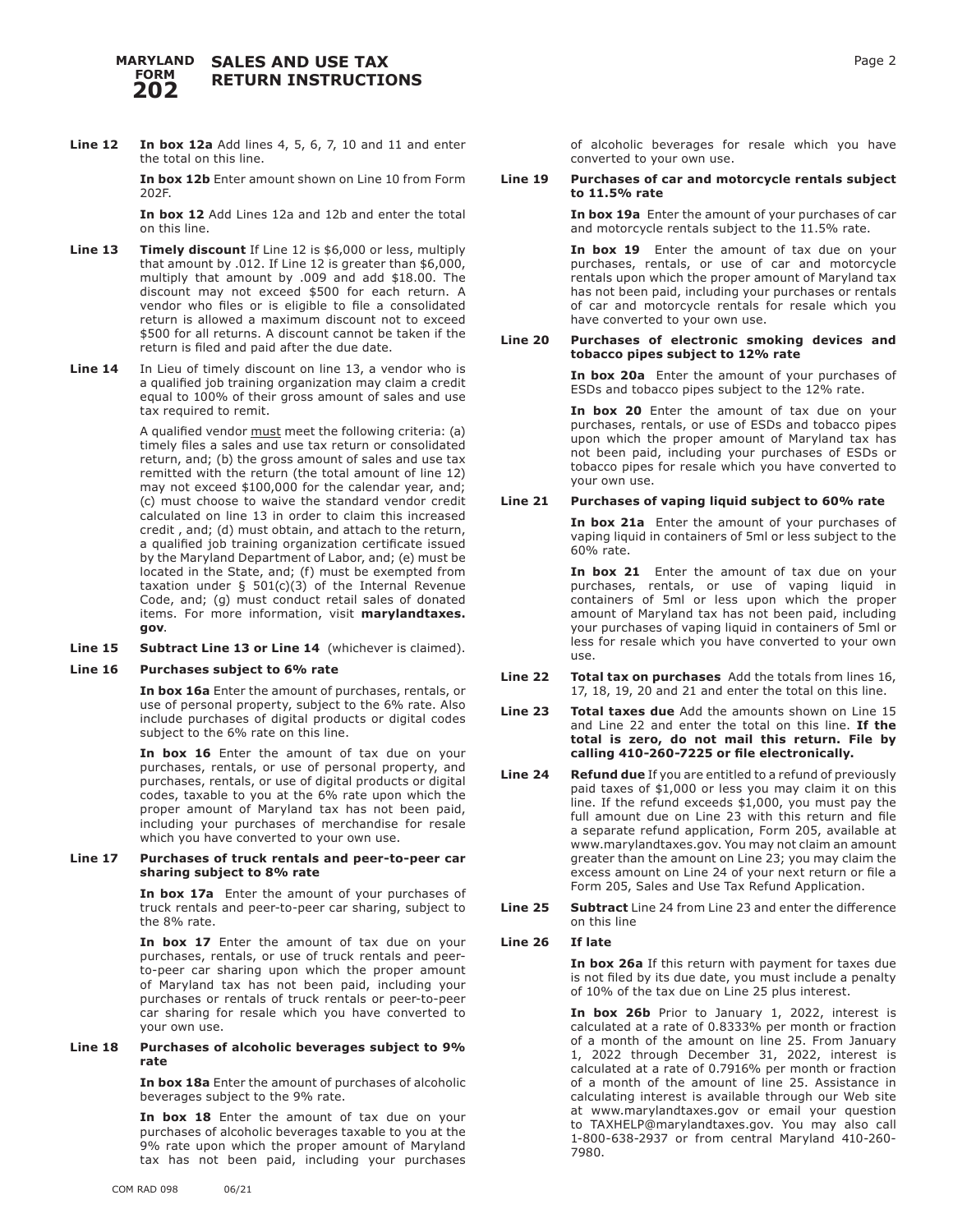#### **SALES AND USE TAX RETURN INSTRUCTIONS MARYLAND FORM 202**

**In box 26** Add lines 26a and 26b and enter the total on line 26.

**Line 27 Sales and Use Tax balance due** Add the amounts shown on Lines 25 and 26 and enter the total on this line.

# **Line 28 Prepaid Wireless E 9-1-1 Fee**

Effective July 1, 2013, sellers of prepaid wireless telecommunications services are required to report and remit to the Comptroller all Prepaid Wireless E 9-1- 1 Fees collected by the seller. For more information on the Prepaid Wireless E 9-1-1 Fee go to **marylandtaxes. gov** .

**In box 28a** Multiply each Prepaid Wireless E 9-1-1 retail transaction by .60 and enter the amount in this box.

**In box 28b** Multiply the amount from box 28a by .03 and enter the amount in this box.

**In box 28c** Subtract the amount on Line 28b from Line 28a and enter the amount in this box.

- **Line 29 Total balance due** Add the amounts shown on Lines 27 and 28c and enter the total on this line.
- **Line 30 Amount enclosed** Enter the amount of check or money order enclosed. Make check or money order payable to **Comptroller of Maryland – SUT.**

Make checks payable and mail to:

**Comptroller of Maryland - SUT Revenue Administration Division PO Box 17405 Baltimore, MD 21297-1405**

Write CR (central registration) number on check using blue or black ink.